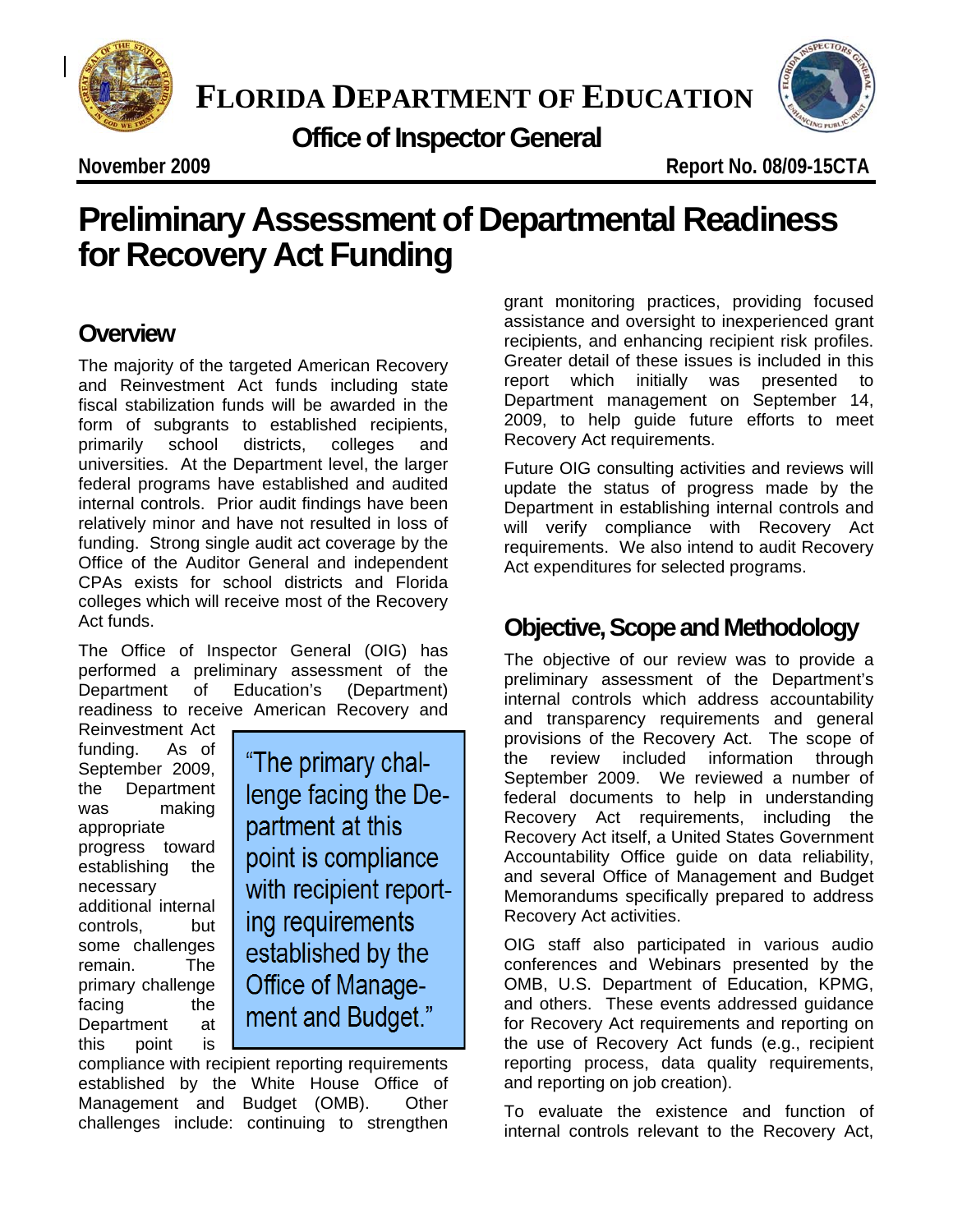we reviewed prior audits and reviews involving grant programs, the primary means of awarding Recovery Act funds. A Web based survey developed in cooperation with the Governor's Office was sent to designated contacts for Department programs receiving the majority of funds.

We met with key Department staff to assess internal controls in place and further define risks related to Recovery Act funds. Discussions addressed processes in place or planned to meet requirements of Recovery Act funding (e.g., distribution and use of funds, accountability and transparency, reporting, etc.). Additionally, documentation on the Department Web site was reviewed.

## **Background**

The American Recovery and Reinvestment Act (Recovery Act) is intended to stimulate the economy, invest in needed programs, and create and save jobs. The U.S. Department of Education will be receiving approximately \$100 billion (13% of total Recovery Act funds) in stimulus funding. These funds are intended to support states and school districts, preserve and create jobs, and advance reforms and improvements that will create long-lasting results for students. The Florida Department of Education will be receiving more than \$4 billion (4% of total Recovery Act education allocated funds) in stimulus funding. The three main program areas from which funds are awarded are: State Fiscal Stabilization Fund (\$2.2 billion or 54% of FL Department of Education funds), Title I, Part A of the Elementary and Secondary Education Act (Title I) (\$490 million or 12% of funds), and the Individuals with Disabilities

| <b>Funding Areas</b>                                      | Funding<br>Amount |
|-----------------------------------------------------------|-------------------|
| State Fiscal Stabilization Fund - Education State Grants  | \$2,208,839,244   |
| State Fiscal Stabilization Fund - Government Services     | 491,453,230       |
| Title I - Grants to Local Educational Agencies            | 490,575,352       |
| <b>School Improvement Grants</b>                          | 144,035,059       |
| <b>Educational Technology State Grants</b>                | 30,195,950        |
| <b>Education for Homeless Children and Youth</b>          | 3,124,358         |
| <b>IDEA - Special Education - Grants to States</b>        | 627,262,665       |
| <b>IDEA - Special Education - Preschool Grants</b>        | 19,700,808        |
| Vocational Rehabilitation State Grants                    | 32,158,840        |
| Independent Living - State Grants                         | 810,417           |
| Independent Living - Services for Older Blind Individuals | 2,549,536         |
| School Lunch Equipment Grant                              | 5,403,280         |
| TOTAL                                                     | \$4,056,108,739   |

 **Exhibit:** Florida Department of Education Recovery Act Allocations by Program Area.

Source: Florida Department of Education Web site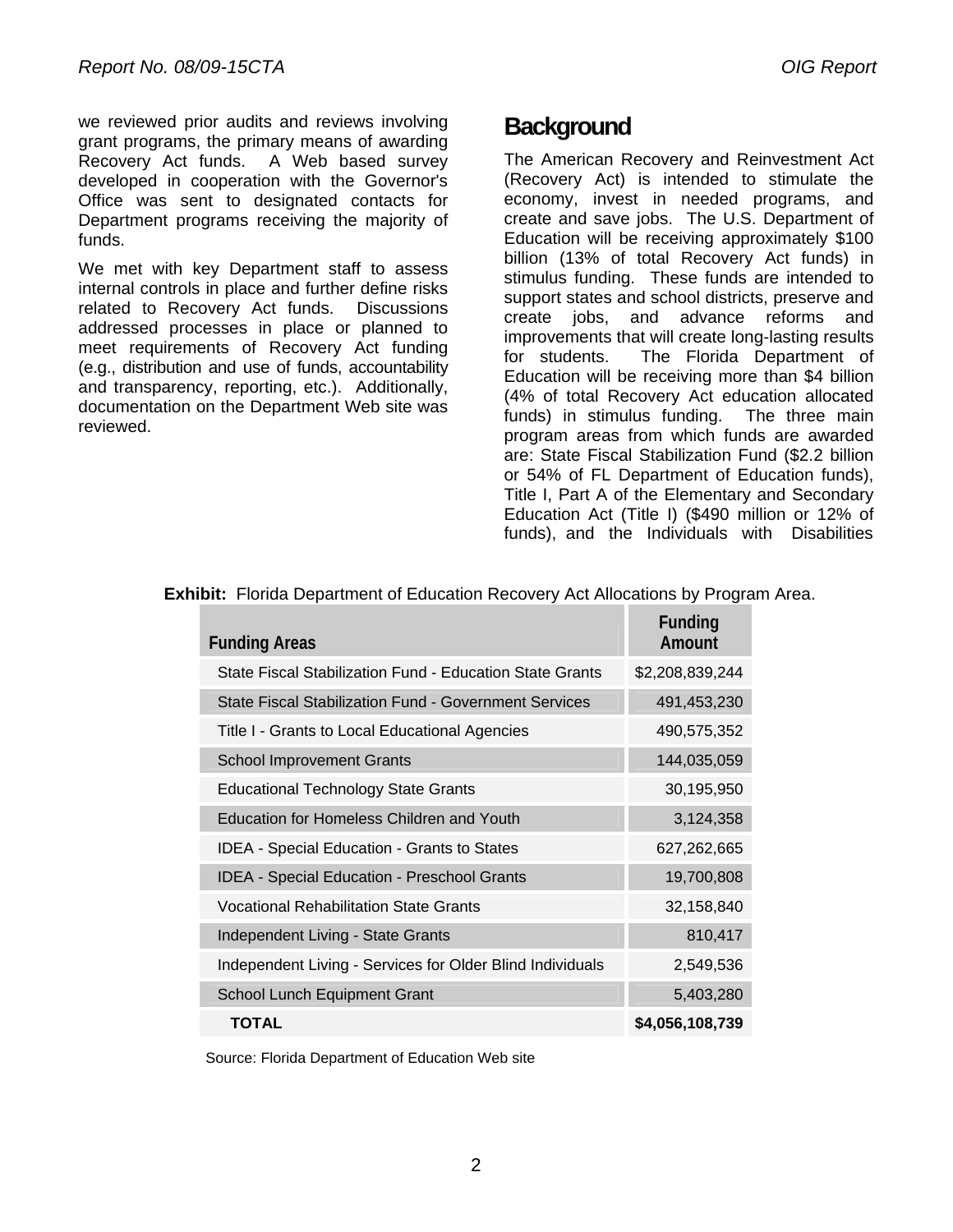Education Act (IDEA), Part B (\$627 million or 15% of funds). The disbursement and use of these funds are guided by four main principles:

- Spend funds quickly to save and create jobs;
- Improve student achievement through school improvement and reform;
- Ensure transparency, reporting and accountability; and
- Invest one-time funds thoughtfully to ensure lasting results without unsustainable recurring costs.

### **Recovery Act Accountability and Transparency**

The Recovery Act includes specific rules to ensure that funds are used for appropriate purposes and are transparent to the public. The Department must certify that expenditures made with Recovery Act funds are an appropriate use of taxpayer dollars and post the certification on a Web site linked to the federal Recovery Act Web site (Recovery.Gov). In addition, ten days after the end of each quarter, the Department (via the State) must submit reports to federal agencies on the use of Recovery Act funds; the impact of the funding, including number of jobs created or retained by Recovery Act projects or activities; and details about Recovery Act grants and contracts awarded by the Department to subrecipients (primarily school districts). The first report was due October 10, 2009.

The OMB April 3, 2009, memorandum, *Updated Implementing Guidance for the American Recovery and Reinvestment Act of 2009* provided guidance for federal agencies to manage activities under the Recovery Act. The memorandum defined the Recovery Act's accountability objectives, which include the following:

- Funds are awarded and distributed in a prompt, fair and reasonable manner;
- The recipients and uses of all funds are transparent to the public, and the public benefits of these funds are reported clearly, accurately and in a timely manner;
- Funds are used for authorized purposes and instances of fraud, waste, error and abuse are mitigated;
- Projects funded under the Recovery Act avoid unnecessary delays and cost overruns; and
- Program goals are achieved, including specific program outcomes and improved results on broader economic indicators.

The OMB June 22, 2009, guidance memorandum, *Implementing Guidance for the Reports on Use of Funds Pursuant to the American Recovery and Reinvestment Act of 2009* provides guidance for reporting on use of funds pursuant to the Recovery Act. The memorandum transmits government-wide guidance for carrying out the reporting requirements included in Section 1512 of the act. The reports required under this section contain detailed information on the projects and activities funded by the Recovery Act. When published on Recovery.Gov, these reports will provide the public with an unprecedented level of transparency into how federal dollars are being spent and will help drive accountability for the timely, prudent, and effective spending of recovery dollars. Recipient reports required by Section 1512 of the Recovery Act will answer important questions, such as:

- Who is receiving Recovery Act dollars and in what amounts?
- What projects or activities are being funded with Recovery Act dollars?
- What is the completion status of such projects or activities and what impact have they had on job creation and retention?

The June 22, 2009, OMB guidance also contained recommended data quality checks to help ensure reporting accuracy and completeness. The guidance indicated that a data quality procedure should be established before the reporting process begins and may include:

 Establishing internal controls to ensure accuracy, completeness and timely reporting.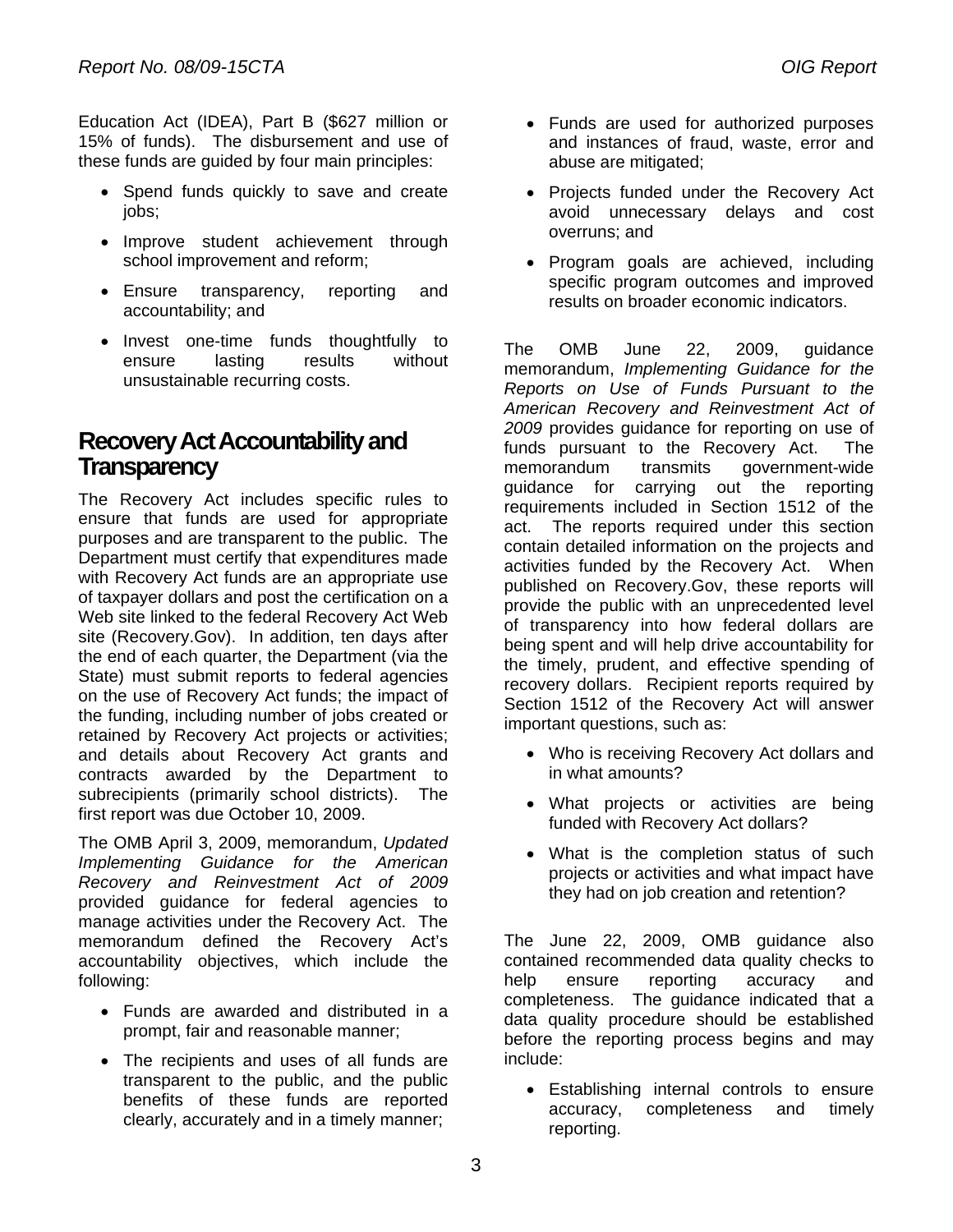- Establishing a data review protocol or automated process that identifies incongruous results (e.g., total amount spent on a project or activity is equal to or greater than the previous reporting).
- Establishing procedures and crossvalidation of data to identify and/or eliminate potential "double counting" due to delegation of reporting responsibility to sub-recipient.
- Establishing control totals (e.g., total number of projects subject to reporting, total dollars allocated to projects) and verify that reported information matches the established control totals.
- Creating an estimated distribution of expected data along a "normal" distribution curve and identify outliers.

The Department is implementing or plans to implement each of the above controls with the exception of the third item which is not applicable since reporting is not being delegated to subrecipients.

### **Department Internal Controls Related to the Recovery Act**

The Department has internal controls and practices in place or planned to ensure the accountability of grants and contracts and adherence to state and federal laws and regulations. Additionally, a whistle-blower hotline is administered by the Florida Office of the Chief Inspector General, Executive Office of the Governor. In addition, the Department's OIG maintains a Web based complaint receiving mechanism. These resources provide state employees and the public with the opportunity to report suspected fraud, waste, and abuse.

Recovery Act funds are primarily directed to existing federal programs with established internal controls. These controls have been examined extensively by external agencies such as the Florida Office of the Auditor General, Florida Office of Program Policy Analysis and Government Accountability (OPPAGA), U.S. Department of Education, and others as well as internally by the Department's OIG. The internal control structure is primarily sound with

established lines of authority, operational and fiscal procedures, oversight, and separation of incompatible duties. The Department has established procedures for responding to audit findings and recommendations and this process has resulted in program and fiscal accountability improvements. Management throughout the Department has been informed through meetings, Webinars, Web sites, publications, and other means, of the increased reporting and accountability required of Recovery Act funding. We believe that management is working diligently to achieve the goals of the Recovery Act.

#### **Risk Assessment Survey**

To evaluate the initial risk level associated with the administration of Recovery Act funds, and identify potentially vulnerable areas, the Florida Governor's Office directed recipient agencies in June 2009, to participate in a survey to assist in evaluating the "readiness" of programs receiving significant funding. Key staff associated with programs receiving the majority of Recovery Act funds were queried on issues that included magnitude of Recovery Act funding, sufficiency of program performance reporting and operating procedures, adequacy of staff resources, and resolution of prior audit findings at the program level.

The amount of Recovery Act funding scheduled to be received by program areas for fiscal year 2009-2010 ranged from under \$5 million (Independent Living - Services for Older Blind Individuals) to over \$600 million (IDEA - Special Education Grants). (See Exhibit on page 2) For most programs surveyed, the level of additional funding represents a significant percentage of their typical program budget – between 50 percent and 100 percent.

State fiscal stabilization funding of over \$2.2 billion will be awarded to various recipients including school districts, universities, state colleges, and not-for-profit organizations. According to survey responses, Department staff members in programs receiving the majority of funds have significant experience in managing federal funds as this is a normal part of their business process.

The majority of Recovery Act funding will be awarded to established federal programs within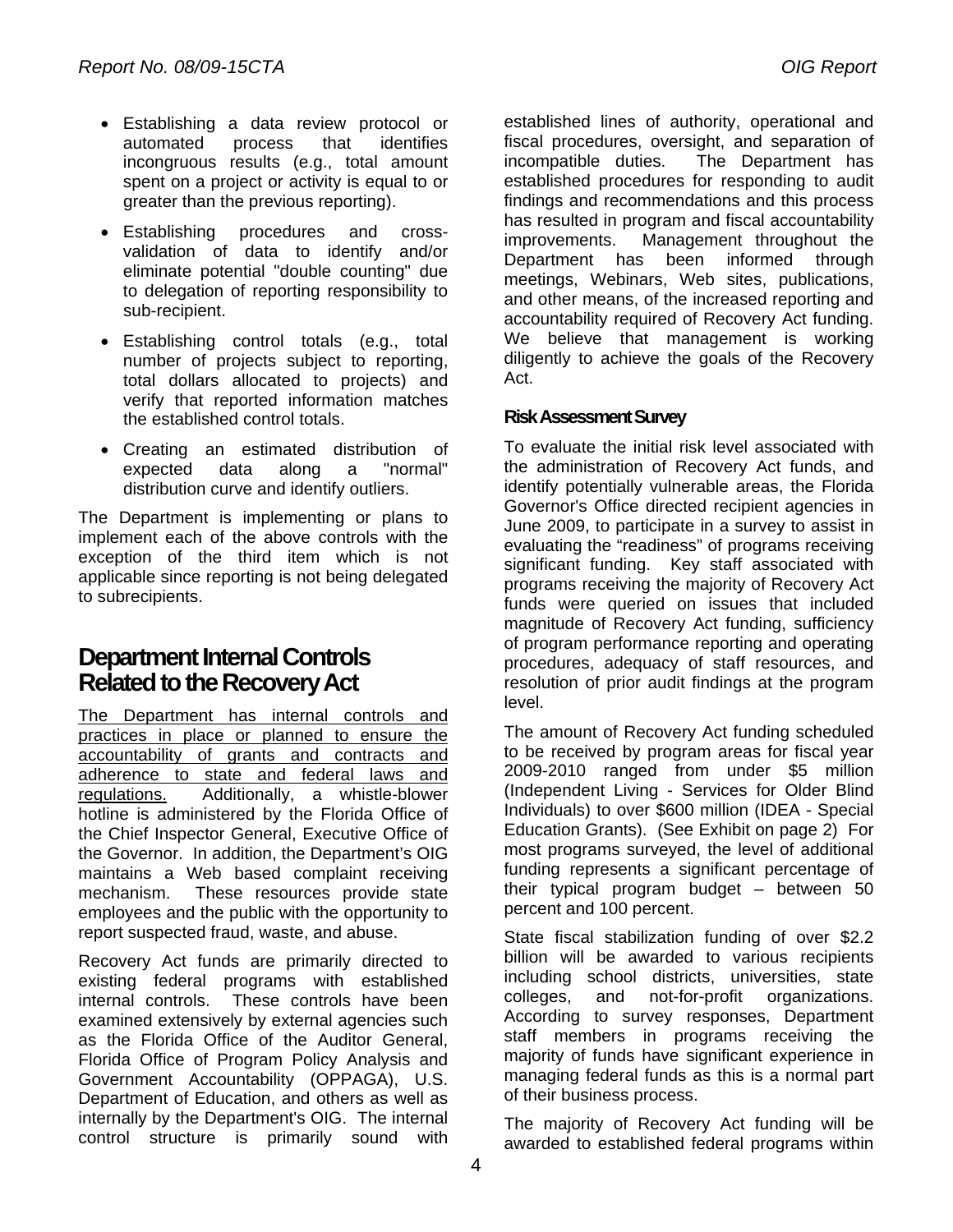the Department to supplement funding of established activities. These program areas have been subject to a considerable level of external oversight including audits, monitoring, and reviews at the state and federal level, most having been evaluated within the past three years.

#### **Department Guidance**

Documents and information found on the Department's Web site demonstrate that management is providing guidance to recipients of Recovery Act funds to assist in fiscal and program management. Additional guidance, specific to each of the various Recovery Actfunded programs, is provided in the materials disseminated with the applications for those funds.

Grants recipients have been informed that all of the provisions of the General Terms, Assurances and Conditions for Participation in Federal and State Programs, remain in effect and are applicable to all Recovery Act subgrants awarded by the Department. Additionally, provisions of the Project Application and Amendment Procedures for Federal and State Programs Administered by the Department of Education (Green Book) also apply to Recovery Act subgrants. Required compliance with federal regulations such as the Education Department General Administration Regulations (EDGAR) and applicable OMB Circulars has been communicated.

Applicants for Recovery Act funds are required to use the project application documents specifically designated for each program. Such documents have been modified to incorporate Recovery Act requirements. Applicants are informed that they will be subject to additional and more rigorous reporting requirements than normal.

#### **Department Accounting Controls**

Unique 13-digit grant numbers have been assigned to Recovery Act grants which will identify the recipient, the program, and the type/year of the award. This will help ensure that expenditures made from Recovery Act funds will be attributed to the appropriate grant award number for tracking and reporting purposes. Additionally, to ensure that the

economic stimulus funds are properly accounted for, unique special revenue fund codes have been designated. Project (grant) codes will be used within each fund to allow identification of the fund source for expenditures.

The procedures for drawing down funds, reporting disbursements, and reconciling advances to disbursements will be the same for Recovery Act funds as they are for normal federal programs. An automated system (Cash Advance and Reporting Disbursements System or CARDS) will facilitate monthly aggregate reporting and help ensure that recipients are able to draw down funds as needed to pay program costs while minimizing the time that elapses between the transfer of the funds and their disbursement by the grantee.

#### **Recipient Reporting**

Recipients of Recovery Act funds will be subject to quarterly reporting of expenditures tied to the established assurances, principles, and strategies associated with the funded programs. To accomplish this reporting requirement, the Department is creating a Web based software system for reporting on expenditures to date for spending categories included in recipient program budgets. Department staff members are working closely with the Florida Office of Economic Recovery regarding reporting. All reporting elements will be reported in the Florida reporting system which will then be uploaded to the federal reporting system.

Grant recipients are being encouraged to be prepared to capture data about Recovery Actfunded expenditures down to the individual school site level as part of the planning for reporting by subrecipients. Many aspects of Recovery Act reporting continue to be developed as additional guidance is obtained from the federal government and Governor's Office.

#### **Recipient Monitoring**

The Department, as the prime recipient of federal awards, is required to monitor the funds for compliance with federal requirements. The Department has flexibility in designing its monitoring systems, but must assure compliance with applicable federal requirements and achievement of performance goals. For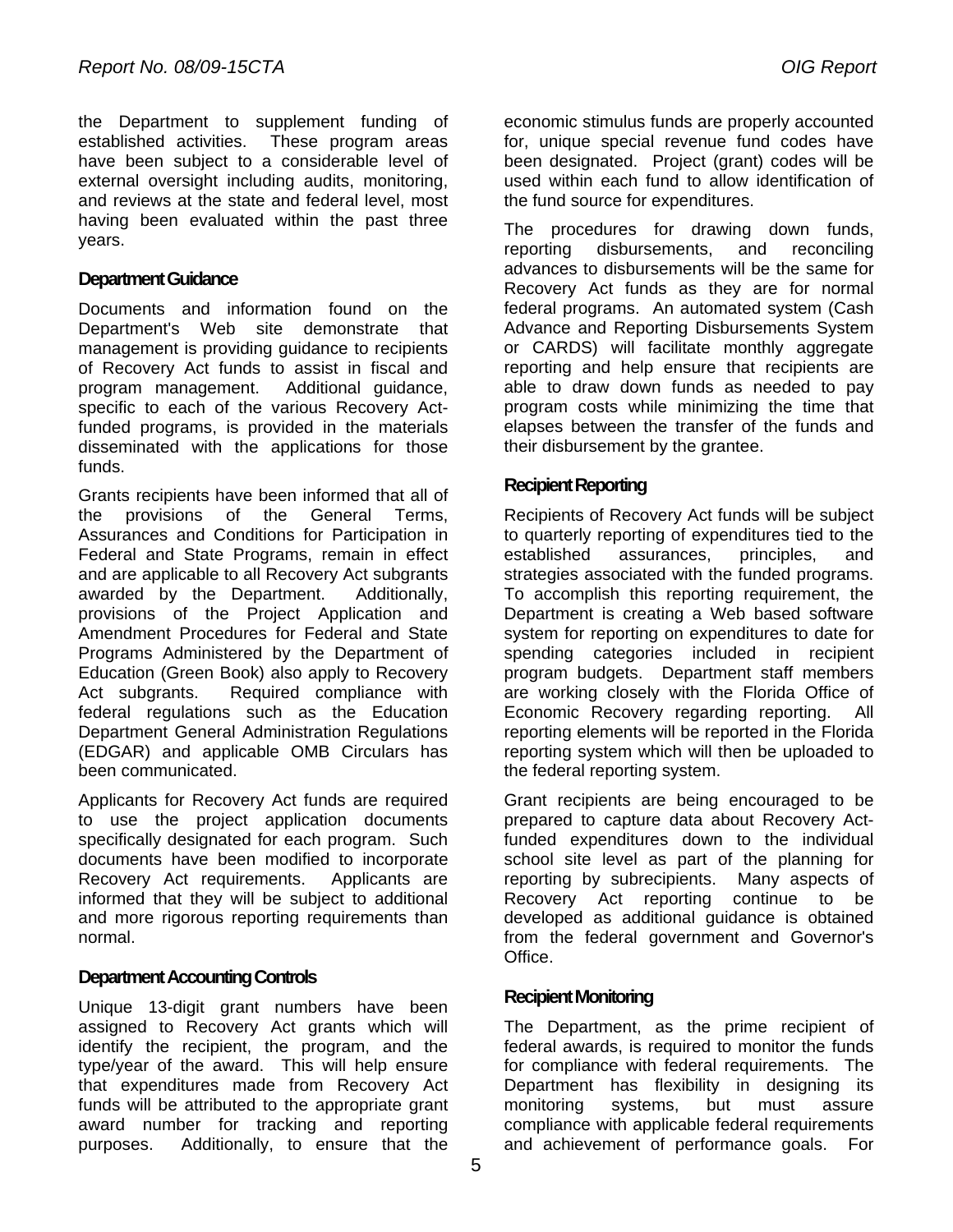subrecipients receiving the majority of federal funds, the Department uses a monitoring system that is risk-based, formalized and based on a combination of desk reviews, on-site visits, and other mechanisms for reviewing subrecipient activities. Smaller federal grant programs rely primarily on less formal monitoring measures (e.g. review of quarterly performance reports, review and approval of invoices, and direct contact with grant recipients).

## **Department Challenges**

### **Reporting Activities**

Management action is needed to develop or strengthen controls involving Recovery Act reporting activities. The Department continues to interpret federal requirements and methodologies (as they continue to develop) and devise system procedures to ensure accurate and complete reporting. We believe the following actions will improve internal controls in areas with weaknesses:

- Create a Web based system to facilitate subrecipient reporting;
- Establish access controls over reporting systems;
- Prepare a protocol(s) for systematic review of submitted information;
- Develop a process to resolve or correct errors discovered in reported data; and
- Prepare written procedures for reporting system processes.

Management has been informed of these and other internal control issues that relate to recipient reporting of Recovery Act activities and is working toward solutions. We were informed that each of the actions noted above are in process.

### **Grant Monitoring**

While Department monitoring of larger federal grant programs has improved, additional efforts are underway to address recent OIG recommendations for strengthening grant monitoring practices. Our report, issued in June 2009, titled *Management Review of Grant Monitoring Practices*, addressed the need to increase fiscal review activities during monitoring visits, increase the frequency of onsite monitoring visits, formalize written procedures that address monitoring systems and processes, and continue efforts to deal with untimely submission of improvement plans by subrecipients.

Challenges encountered by the Department in building a comprehensive monitoring system for grants are heightened because the state's legislature has not authorized additional staff that could perform monitoring tasks. Even though funds may be authorized for this purpose by federal programs, staff cannot be hired without authorization for new positions. This has led to stretching current staff or, in the case of two federal programs, outsourcing monitoring tasks.

The Department has had to devote extensive resources to meeting challenges with no additional staff or administrative resources as none of the Recovery Act funds include administrative set-asides. Areas in which workloads for existing staff relating to Recovery Act grants have essentially doubled, include the Office of Grants Management, the Department's Comptroller function, the Title I Office and the Bureau of Exceptional Education and Student Services (special education office). Department information technology staff members have devoted significant time and effort to the application and reporting processes.

#### **Inexperienced Recipients**

Department management has expressed concerns regarding state fiscal stabilization funding that will be awarded, consistent with line item appropriations in the General Appropriations Act, to recipients who lack experience in managing federal funded programs (e.g., private non-profits). Extra efforts are needed to ensure these entities are adequately prepared to administer the program funding and submit accurate and complete reporting in a timely manner. According to Department management, monitoring of recipients of fiscal stabilization funding will be performed based on a risk-assessment basis versus a cycle or global basis.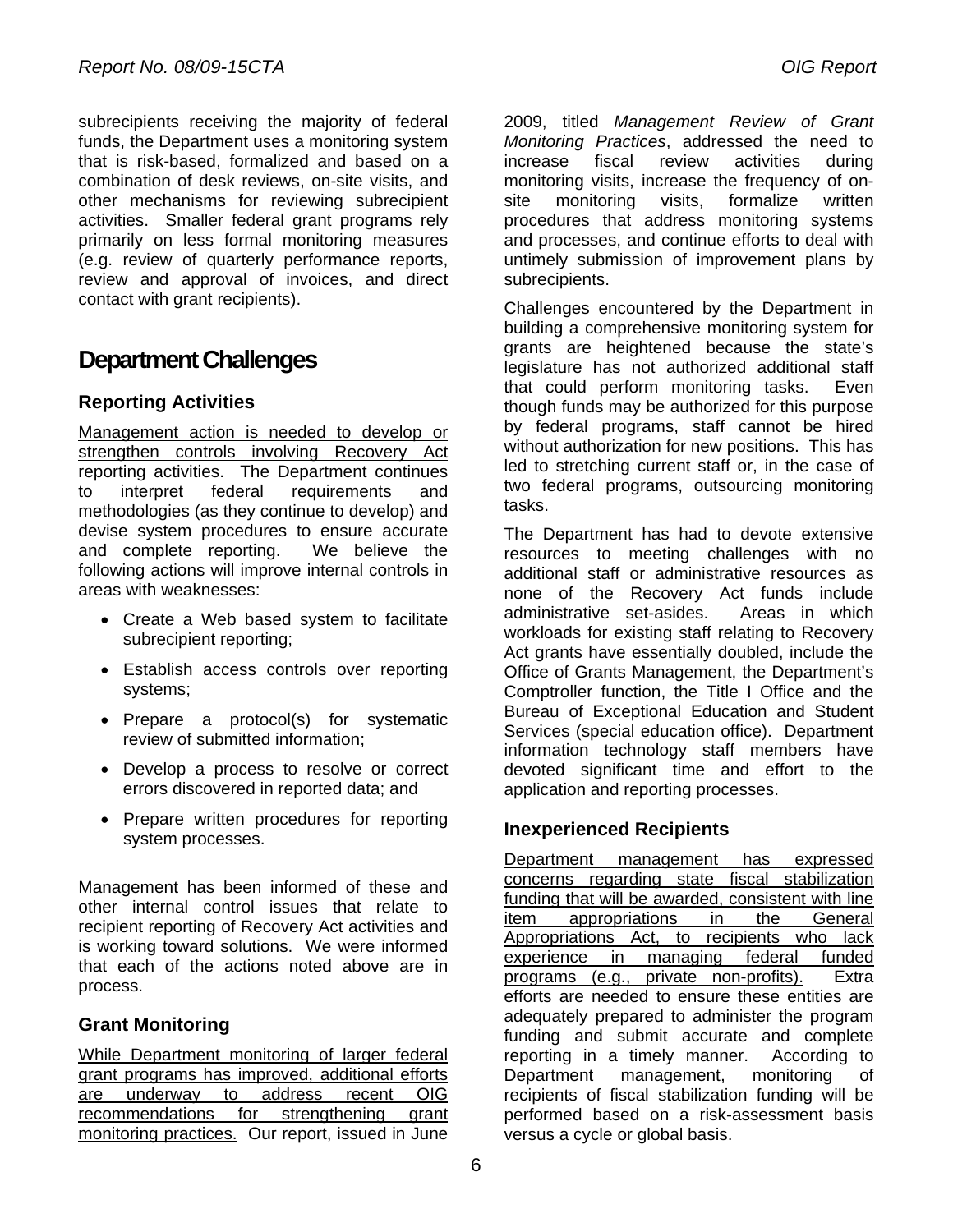#### **Risk Profiles**

The Office of Management and Budget Memorandum M-09-15 (April 3, 2009) recommends developing a risk profile for each program. While the risk assessment process was begun with the OIG risk survey completed in June 2009, more comprehensive answers to these and similar questions by program management will provide a useful evaluation of risk for program monitoring purposes. The risk profile should identify the initial risk level of each program based on responses to a series of questions which may include:

- Which programs are receiving the most funding?
- Are program outputs and outcomes clear and measureable?
- Are existing resources sufficient to achieve program objectives and administration?
- Who is (are) the final recipient(s) of funds (e.g., contractor, school district, educational institution, other)?
- Does the entity responsible for the program have a proven history of appropriately managing federal funds?
- Is this a new program for which the recipient may not have an existing administrative structure?
- Does the program typically stay within schedule and cost goals, when applicable?
- Are there current audit findings associated with this program?
- Are existing internal controls sufficient to adequately mitigate the risk of waste, fraud and abuse?